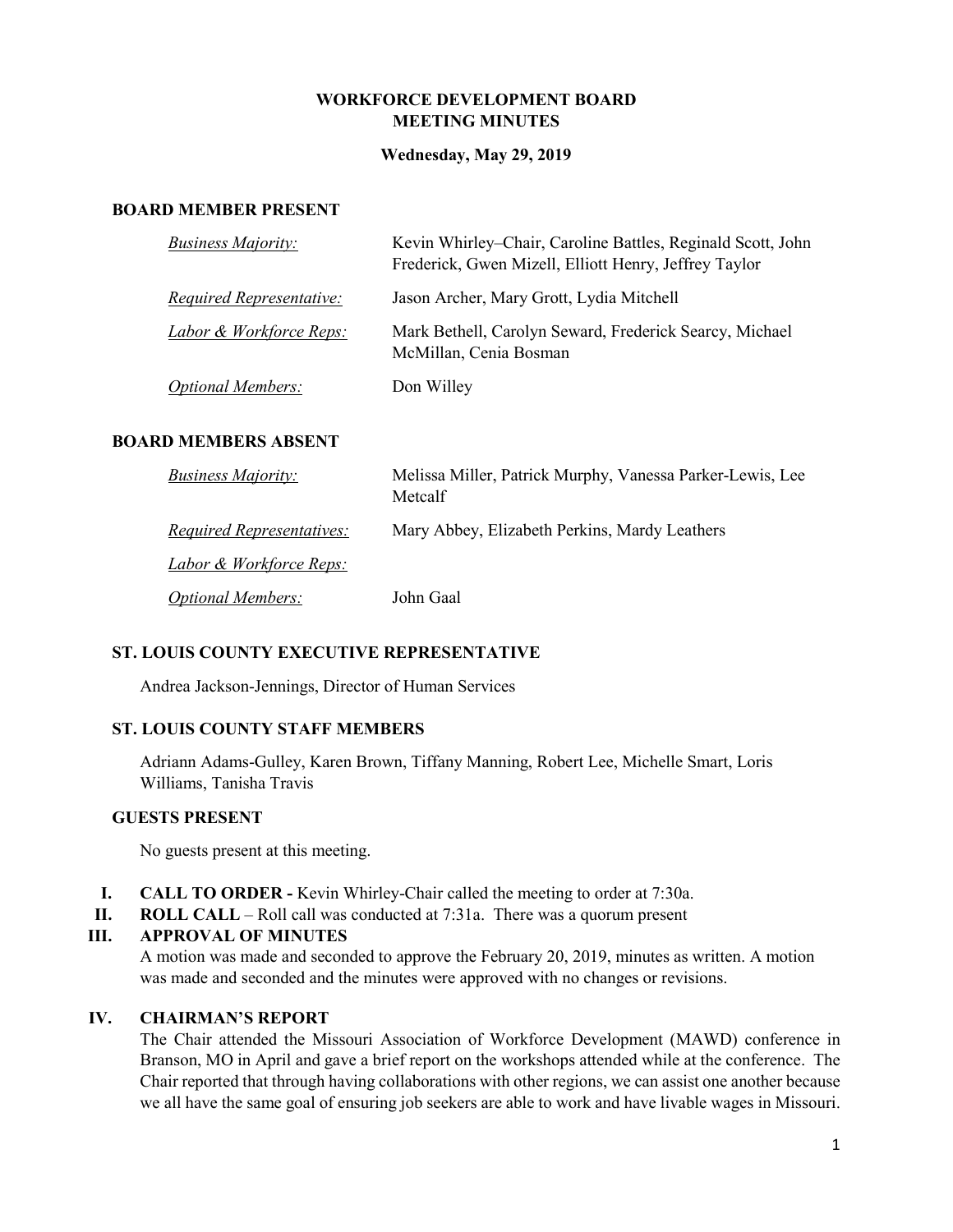The Chair informed members that the new Board member Mardy Leathers, Director of Division of Workforce Development was absent due to tornadoes in Jefferson City.

The Chair welcomed back Director of Human Services, Andrea Jackson-Jennings.

The Chair presented a brief report from the Executive Committee meeting, which met on May 3, 2019. The Committee reviewed finances and expressed concern about the Dislocated Worker funding that had not been utilized and may be returned to DWD.

The Committee members provided feedback for the 2019 Annual Report. The committee also recognized some best practices that the workforce team should celebrate.

- Conducting site visits to training providers.
- Creating a second vetting practice with training providers alongside the State process.
- Creating informational sessions for St. Louis County's Workforce Apprenticeship programming, which allows potential apprentices to hear the requirements of the program for the business, the training provider, and WFD staff. Which results in higher retention.
- Conducting fidelity reviews to ensure our partners are providing the services stated in the scope of work, which aids in better service delivery for job seekers.

The committee recognized that the new round of RFP's is upcoming, and asked WFD staff to begin working on the process. All partner contracts end June 30, 2020.

# **V. DEPUTY DIRECTOR'S REPORT**

- During the First Quarter of the year the Deputy Director met with Board members one-on-one to gain their feedback on their experience being on the board and any areas of improvement on processes and leadership. Deputy stated that all of the feedback received was helpful and modifications are being made.
- The formula funds have been reduced by \$3.1M statewide.
- Effective August 28, 2019, DWD will be completely merged with Higher Education.
- DWD has determined that the Functional Leader position has not produced the desired outcomes of streamlining and coordinating the WDB and the other 19 mandatory partner's activities, therefore DWD has removed this position from their administrative structure, and will no longer be funding the position effective July 1, 2019.
- The Equal Opportunity Officer will have funding at 25K to ensure the protected classes receive the services outlined in WIOA requirements.
- The Department of Labor notified Division of Workforce Development that there should be more involvement in the Boards across the region. DWD will hold a training for the Board Chair and the Chief Elected Officer for all of the regions.
- DWD will increase compliance reviews in each region from 2 per year to 4 per year, 2 onsite reviews and 2 desktop reviews.
- St. Louis County completed the compliance review on April 15-17, 2019, and there were no findings. The final report will be mailed to the Board Chair and County Executive.
- The Temporary Assistance for Needy Families (TANF) Summer Jobs League funds were approved, FSD has received \$4 million for the State.
- Missouri Job Center has integrated a WorkKeys remediation class which started on March 26, 2019. There are 2 classes per week; Tuesday evenings from 4-6pm and Friday mornings from 9am-noon. The courses are for individuals who have failed the WorkKeys test only. The courses are administered by staff through Parkway School District and they are currently out on break until July 12, 2019.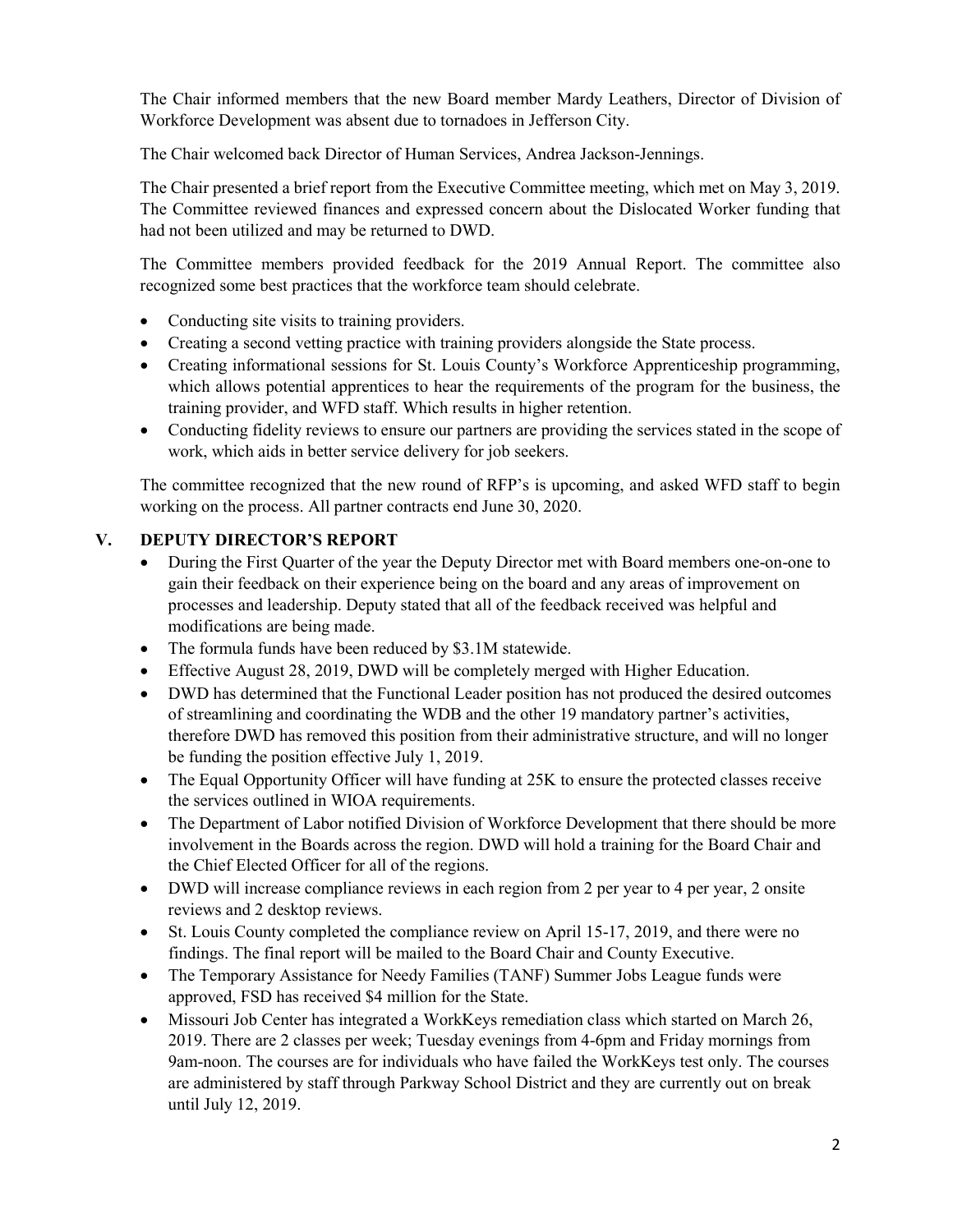• DWD has been notified of the new County Executive.

The President and CEO, Family Workforce Centers of America (FWCA), presented information on the Two-Generation Approach.

This approach examines the entire family and children. The Family Centered Employment Initiative is focused on advancing new pathways to employment for parents with children. There are five key components to the approach: 1) social capital, 2) early childhood development, 3) post-secondary and employment pathways, 4) economic assets, and 5) health and wellbeing. There is a Family Success Plan created and implemented, the data collected is used as a catalyst to start conversation with customers, identify potential barriers, and provide various resources and support services. FWCA has the only demonstration grant in the nation that integrated the American Job Centers customers. The three job centers involved in the pilot are: St. Louis County, St. Louis City - St. Louis Agency on Training and Employment (SLATE), and The Brighton Center located in Newport, Kentucky. The Brighton Center works with incumbent workers and FWCA works with Adult and Dislocated workers. FWCA is discussing new sustainability and replication with the Kellogg Foundation and they are looking into funding and replicating the work in 3-4 more cities as a result of the promising outcomes.

The Program Officer from W.K. Kellogg Foundation will be in St. Louis in August for a site visit. FWCA will report back to the Board the results of the site visit.

# **VI. COMMITTEE REPORTS**

## **Financial Report – Adriann Adams-Gulley**

- All of the sub-recipients are on track to expend all funds allocated to them by the end of their contract.
- All of PY17 Youth funds have been expended and all of PY17-FY18 Adult funds have been expended.
- By June 30, 2019, \$127, 673.81 will have to be returned to DWD from PY17-FY18 Dislocated Worker funds because they were unable to be expended. An effort to move approximately \$300K from Dislocated Worker funds to Adult funds will be made in order to eliminate an overage of funds from having to be returned during the upcoming program year.
- Funds for the Summer Jobs are on track to be expended by June 30, 2019.
- Every effort is being made to expend all SkillUp funds by May 31, 2019.
- Director of Financial Services reported that the Deputy Director reported that the Summer Jobs funds will be received. It was requested by the Director of Financial Services that the \$330K received last year be used for the Summer Job funds.

There were three funding issues presented that required Board approval:

a. Accept TANF funds for 2019 and give the approval for the Workforce Development Team to begin the legislative process for the County Council to accept the funds from the Division of Workforce Development with the understanding that the actual amount and the funding amounts the subrecipient get will be voted on at the next Workforce Development Board in August. **A motion was made and seconded to accept TANF funds for 2019 and give the approval for the Workforce Development Team to begin the legislative process for the County Council to accept the funds**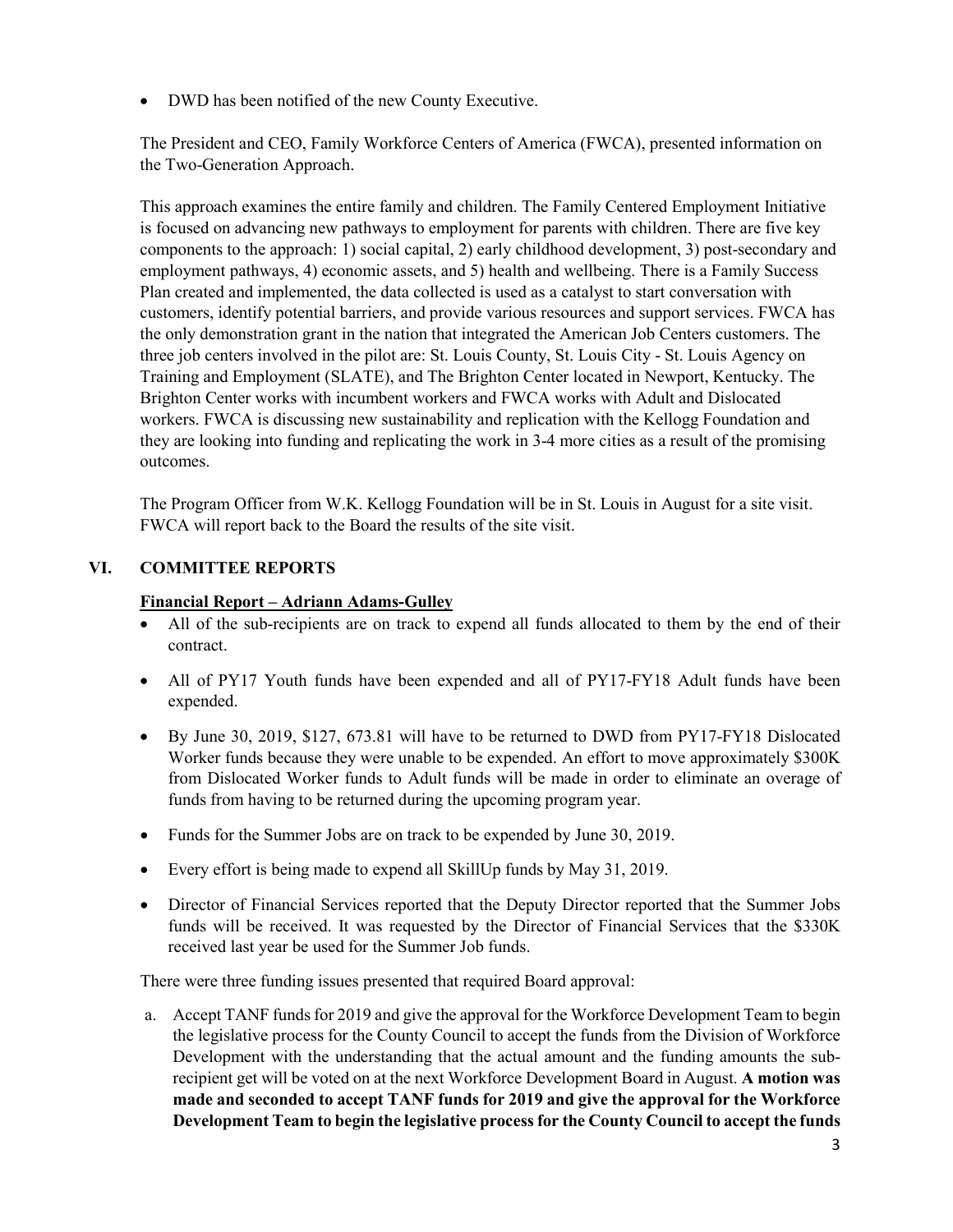**from the Division of Workforce Development with the understanding that the actual amount and the funding amounts the sub-recipient get will be voted on at the next Workforce Development Board in August. Vote taken – 13 approved; 1 abstention**

- b. Accept the \$4,876,731.00 from Division of Workforce Development to provide WIOA authorized employment and training programs for job seekers and businesses. **A motion was made and seconded to accept the \$4,876,731.00 from Division of Workforce Development to provide WIOA authorized employment and training programs for job seekers and businesses. Vote taken – 13 approved; 1 abstention**
- c. Allow the Workforce Development staff to transfer \$150,000.00 to the Adult Individual Training Account (ITA). **A motion was made and seconded to allow the Workforce Development staff to transfer \$150,000.00 to the Adult Individual Training Account (ITA). Vote taken – 13 approved; 1 abstention**

## **Disability Resource Committee**

- The DESE-Vocational Rehabilitation District Supervisor reported that on March 6, 2019, St. Louis County Disability Committee hosted presentations on Mental Health. The presentation included information on mental health disorders, symptoms associated with them, vocational implications and limitations that could impact employment.
- The 2019 Accommodation for Success will be held on August 8, 2019 at Belleville West High School from 8am-3pm and the Reverse Job Fair will be held on the same day from 1pm-3pm at Belleville West High School. The District Supervisor reported that the planning committee is in search of locations in Illinois to host job seeker boot camps, which are interview sessions that prepare job seekers for the Reverse Job Fair.
- July 22, 2019 from 9am-1130am, Paraquad is hosting a Job Seeker Bootcamp for individuals in the St. Louis area. Challenge Unlimited has volunteered to assist with transportation on the day of the event. It was reported that the nomination committee is currently accepting nominations for the awards for businesses in the region that have demonstrated inclusive hiring and training practices for individuals that have disabilities. June 7, 2019 is the deadline for nominations.
- The next meeting for the Accommodations for Success will be on June 7, 2019 from 930am noon at Belleville West High School.
- The next meeting for the St. Louis Disability Committee will be June 11, 2019 from 2-4pm at the Job Center.

## **Career Pathway Committee**

- The Director of the Business Service Group (BSG) reported that the Career Pathway Committee continues to work in the Healthcare career pathways. The first cohort completed their medical assistant testing back in January 2019 and those participants are now completing the required clinical hours. Washington University Apprenticeship Program, second cohort started on April 24, 2019, and there were 13 individuals in the program. Washington University is currently recruiting for their third cohort. The Career Pathways Committee is planning to have about 50 individuals placed in Washington University MA Apprentice program this first year.
- The Career Pathways Committee is currently recruiting for the second cohort of Certified Nursing Assistants with Delmar Gardens and Special School District (SSD). The Business Service Group will have a meeting with SSD the first week in June.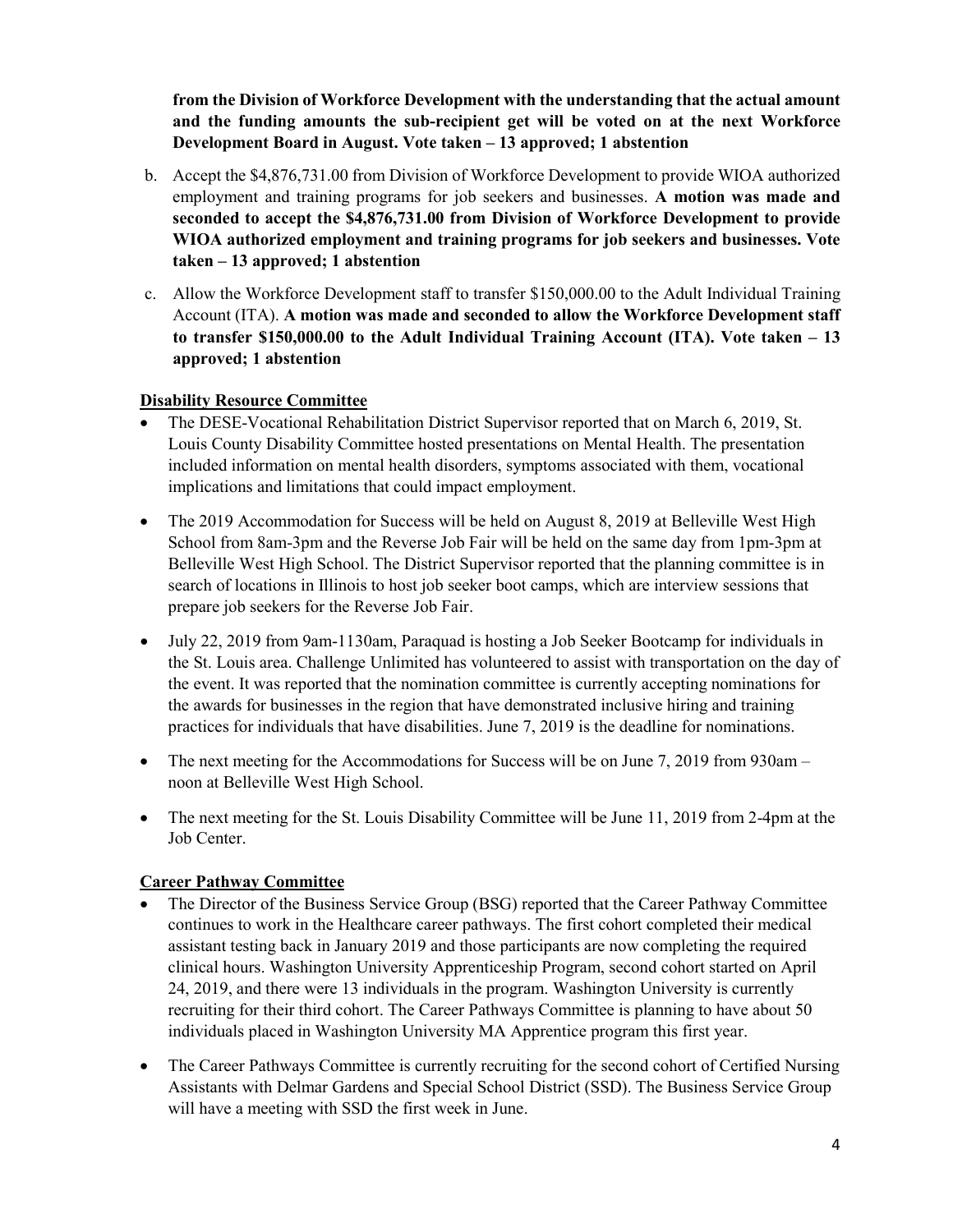- Informational sessions for SSM SluCare have been held and there was a recruitment event on April 25, 2019. There were 44 referrals for individuals from the informational sessions and feedback from the individuals hired is being taken to better assist with getting individuals hired in the future. Director of the Business Service Group reported that SSM is looking to do a Medical Assistant apprenticeship program and they are also looking at using the incumbent policy to upskill some of their current employees.
- The Career Pathways Committee has continued to meet with organizations, Cardinal Ritter Senior Services, SSM, St. Louis Community College, and Presbyterian Manors.
- DESI held transportation and logistics career pathway training at UMSL, and a presentation on the Middle Skills Job Report was given. It was reported that last year there were 27 individuals in the CDL training, which is considered a middle skills job.
- There were approximately 6 high school students working in the Plant and Science program, with St. Louis Community College. The program allows high school juniors and seniors to take college level courses and obtain a certificate as a laboratory assistant.

## **Youth Council**

No report given

## **One-Stop Operator**

The Director of Family Workforce Centers of America, Out-of-School Youth program reports on the activity for the One-Stop Centers at Northwest Crossings and the Florissant Career Center.

- July 1, 2018 to April 30, 2019, it was reported that there was 18,555 people to receive services at Northwest Crossings and 15,782 people to receive services at the Florissant Career Center, with a total of 34,337 people in the One Stop Centers.
- North Oaks Resource Center had 2,049 individuals visit the location and 1,537 individuals were referred to One-Stop Career Centers.
- Adult and Dislocated Workers, there were 148 participants that were eligible for and received services, with 131 participants approved for skill-based training. It was reported that the total amount of funding provided was \$261,000, with a 12-month economic impact of \$1,466,400.
- 579 Wagner-Peyser employed with an average wage of \$16.19/hr. for a 12-month economic impact of \$19.93M.
- The Out-of-School Youth Director reported that there were 135 participants enrolled in Career Center Services at the St. Louis County Justice Center and 134 participants have completed the program with 28 participants currently employed with an average wage of \$9.94/gr. for a 12 month economic impact of \$578,906.
- The MET Center had 884 individuals visit the center and 648 individuals were referred to One-Stop Career Centers.
- Out-of-School Youth has 119 participants enrolled with 213 participants receiving follow-up services. 49 participants are completing work experience with a 240-hour economic impact of \$148,765. It was reported that the Summer Jobs Program has 83 participants enrolled with 19 participants in skill based training programs. There are 110 participants currently employed for a 12-month economic impact of \$2.9M
- In-School Youth Urban League has 25 participants enrolled with 67 in follow-up services from PY17. There are 44 participants receiving work experience and 68 participants in Summer Jobs.
- International Institute has 184 participants enrolled in various programs, with 69 participants employed with a 12 month impact of \$1.7M.